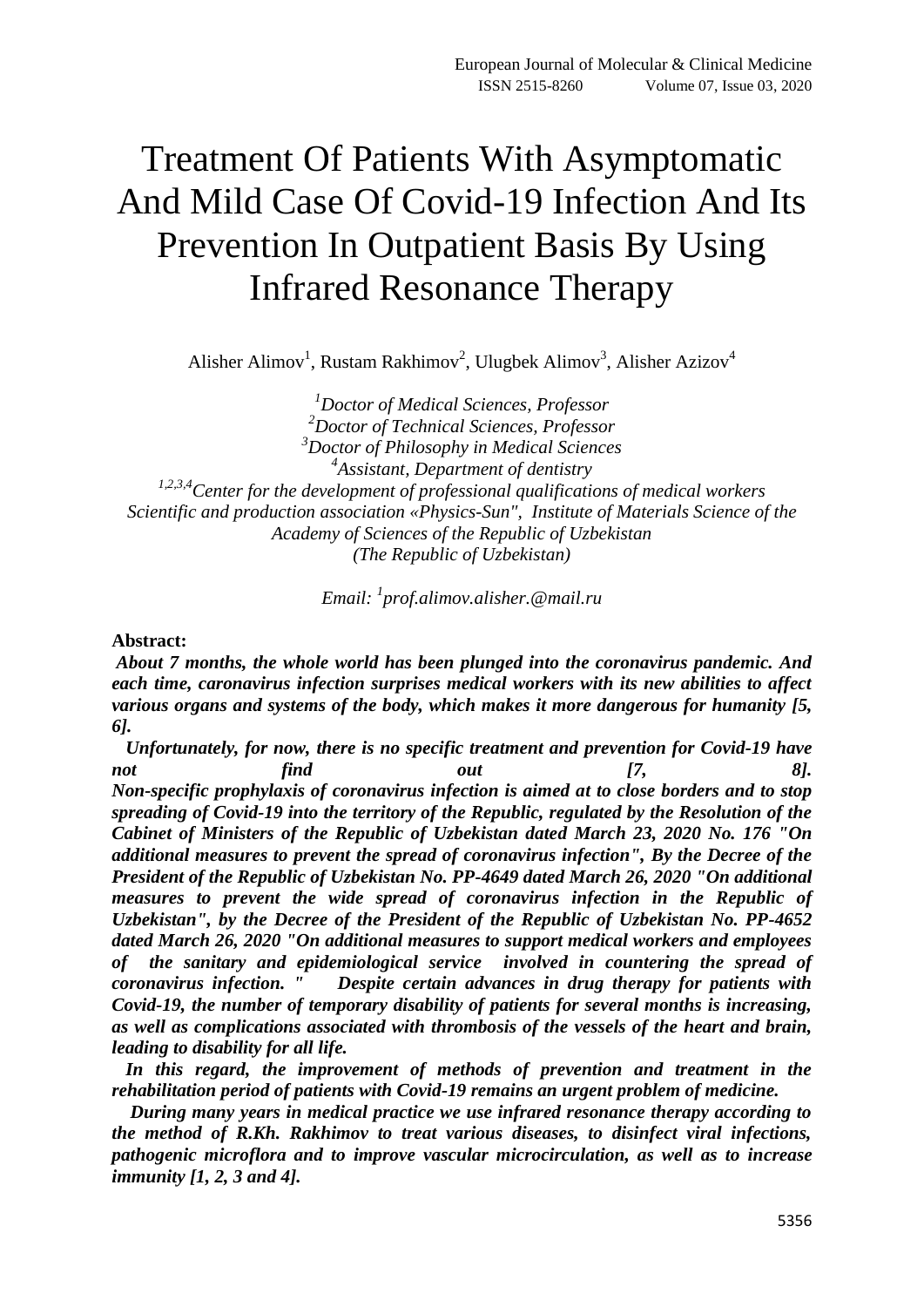#### *Key words: coronavirus infection, prevention, treatment, infrared resonance therapy.*

### **1. OBJECTIVE**

Improvement of methods of prevention and treatment of patients with coronavirus infection Covid-19 on mild case by using infrared resonance therapy by the method of Rakhimov R.Kh. on an outpatient basis.

## **2. MATERIAL AND METHODS**

There were 18 people under our supervision. From them 6 patients were infected with a mild case Covid-19, aged 30 to 50, they were treated at home and 12 people of the same age who were in contact with them.

Diagnostics of Covid-19 was carried out by doctors of polyclinics, according to WHO recommendations and the protocol presented by the Ministry of Health of the Republic of Uzbekistan.

 In addition to traditional therapy, all patients underwent infrared resonance therapy (IRT), using a common unit that regenerates infrared pulsed radiation of the RC type,

ZB, GI and KL. (RC - antiviral, ZB - improves microcirculation in blood vessels, GI antimicrobial and KL - immunostimulating) All emitters and IRT method are FDA certified.

 The principle of action of infrared radiation on the human body is that the enzyme Revertase, which is responsible for the reverse transcription of the RNA of the virus from the human DNA, is a radical.

 The pulses generated by RC, RV emitters create short-lived radicals from water, forcing the enzyme-substrate complex to bind to it and a recombination reaction occurs, as a result of which the enzyme is converted into a complete molecule and prevents other reactions from taking place.

 The proposed IRT technique is as follows: for the prevention of coronavirus infection, the exposure of infrared emitters is carried out for 15 minutes, once a week, and for the treatment of mild coronavirus infection, the exposure of the emitters is also 15 minutes 2 times a day for 3-5 days until the symptoms of the disease disappear completely.

Subsequently, to prevent viral infection and pathogenic microflora, as well as to improve microcirculation in blood vessels and restore the body's immunity, the exposure of infrared emitters was carried out once a week for 15 minutes.

This is due to the fact that the incubation period for the manifestation of coronavirus infection is 7-14 days, which is sufficient for being under the influence of pulses generated by RC, ZB GI and KL emitters during the specified time.

#### **3. RESULTS**

The examined patients, with a mild case of Covid-19, complained of an increase in body temperature to 37.5 - 37.8 degrees, dry cough, impaired taste, sweating and general weakness.

 The doctors of the family polyclinic prescribed them preparations of vitamin D, vitamin C, zinc, Lactofiltrum, drinking up to 3-4 liters per day, and with an increase in body temperature, Paracetamol or Nimesil.

Despite the traditional therapy, in 4 patients on the 7th day of the disease, the body temperature periodically increased to 37.2 -37.5 degrees, they complained of coughing and general weakness. Respiratory system diagnostics (pulse oximetry) showed saturation (SpO2) 92-93%.